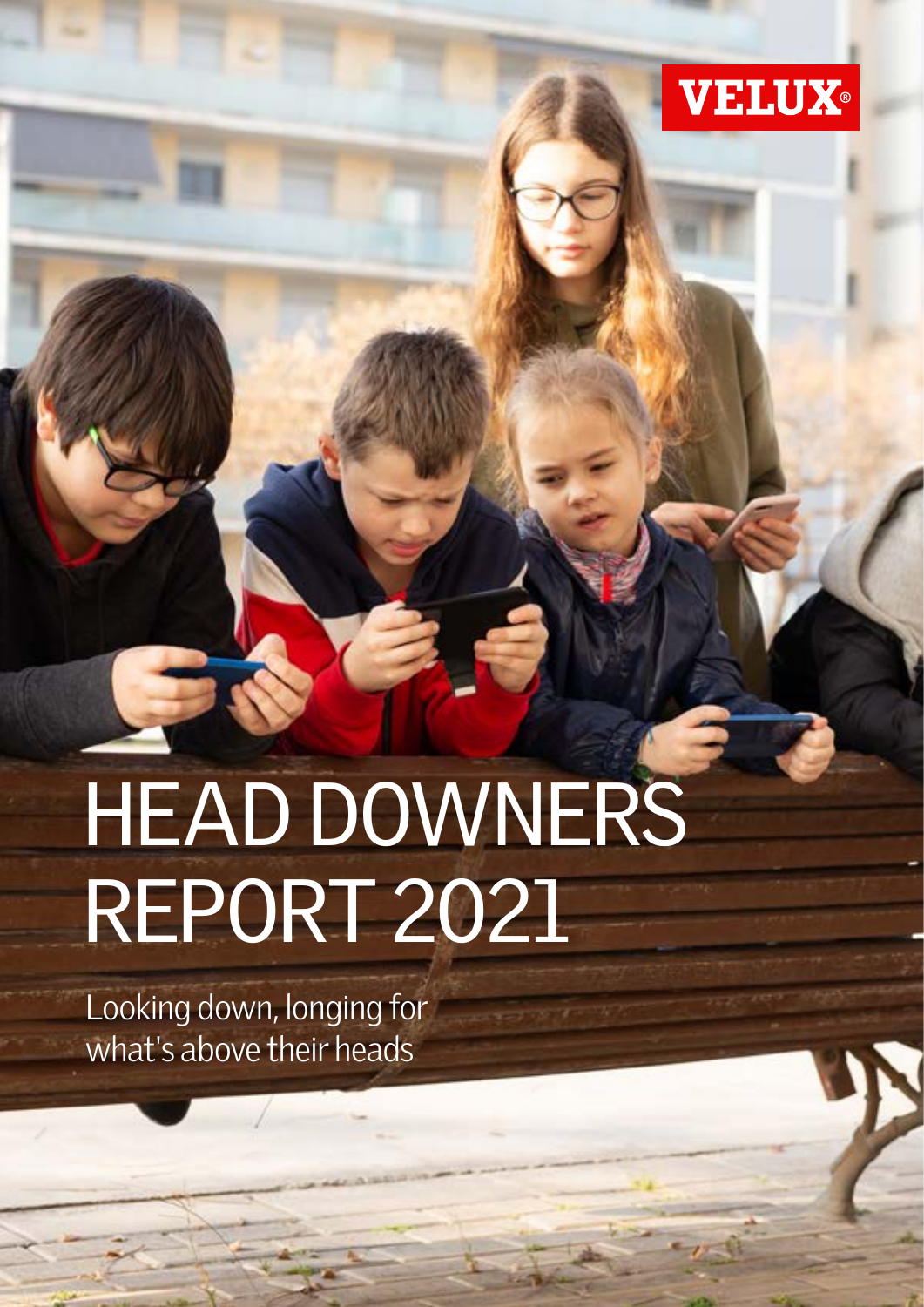

Our quality of life is determined by a great deal of factors, one of which is our contact with nature. This, in turn, largely depends on the daily choices we make and on our awareness of the vital role played by nature in our overall wellbeing. What if, however, the relatively strong need to be close to nature and the knowledge about its impact on our health and well-being do not go hand in hand with what we observe in society on a daily basis? A constant lack of time, overloading with new technologies, poor daily habits, everyday problems, as well as excessive access of information – all these things require and use up our limited attention. As a result, we stop seeing the world around us. We stop enjoying the little things in life, like daily walks, looking up at the sky and trees, and even other people. Living in a world of algorithms and screens doesn't mean that we should be walking through life with our heads down.

The VELUX HEAD DOWNERS 2021 report highlights the contradictions between how we perceive the importance of being in contact with nature and our very own habits, which often take away from the time that we should be spending outdoors.

We want its conclusions to influence daily choices; to allow us and our children to experience nature in its fullest, as these decisions are have an impact on our future health and well-being. The youngest generations should be made aware of the key importance of the natural world – this will guarantee that they will tend to it as they get older, using its resources to their benefit and becoming better at dealing with stress and information overload, as well as the many other burdens brought about by global technological advancement.

Daylight improves our cognitive abilities and has a positive effect on our well-being, while seeing live greenery, the sky, or even clouds helps reduce feelings of fatigue. We should consciously make daily choices to get the most out of what is right in front of us – nature and the great outdoors – and enjoy the positive effects that spending time amongst nature has on our mental well-being. It's time to look up and change our perspective.

> The vast majority (97%) of respondents agree that it is important to teach children to respect nature, with slightly fewer (94%) believing that it is essential to control the time kids spend in front of smartphones and computers. At the same time, only every third respondent believes that younger generations care more about the environment than previous generations. The percentage of people agreeing with this statement is much higher among people aged 18 – 34, as well as among parents.

### Head downers. Looking down, longing for what's above their heads



Main conclusions



**95%** Most respondents (**95%**) appreciate nature and believe that we should care for it.<br>This opinion was not significantly differentiated by age or area of residence.



Most respondents agree that being in contact with nature and spending time outdoors helps them rest and is beneficial to their health and well-being.

Most respondents reported that they were lacking contact with nature, with a longing for nature being stronger among people living in large urban areas. This group also had the highest percentage of people who spent the least time outdoors during the day, as well as a higher percentage of people who declare that they spend too much time in front of a phone or computer screen. People living on the outskirts of cities and in the countryside spend significantly more time outdoors, both on weekends and during weekdays. Significantly fewer of them believe that they spend too much time in front of a screen.



 $\frac{1}{\Delta}$  $25$ 

Respondents are convinced (94%) that children and adolescents now spend less time outdoors than older generations. Interestingly, this opinion is expressed by both older and vounger people (under 35 years of age). The vast majority (93%) of parents of children up to 18 years of age believe that their childhood was more nature-oriented than that of their children. An even higher percentage of affirmative responses (97%) was recorded from parents of children aged 15 – 18. Every fifth respondent disagrees with the opinion that today's children and adolescents have many other more attractive ways of spending their free time than being outdoors.



97%

More than half of all respondents regularly take time out of their day to look up at the sky and observe the weather, birds, clouds, and the sun. Almost three-quarters of respondents can recognize no more than 10 bird species. Every third respondent can recognize no more than 5 tree species. All have problems with recognizing cloud types and constellations.

#### About the study

A comparative study commissioned by VELUX and conducted by Kantar using the CAWI method, held between September 3 – 6, 2021, among respondents aged 18 – 65, using representative demographic groups modelling the populations of eight European countries: Croatia, Czechia, Hungary, Poland, Romania, Serbia, Slovakia and Slovenia, on a sample of N = 2 408 respondents.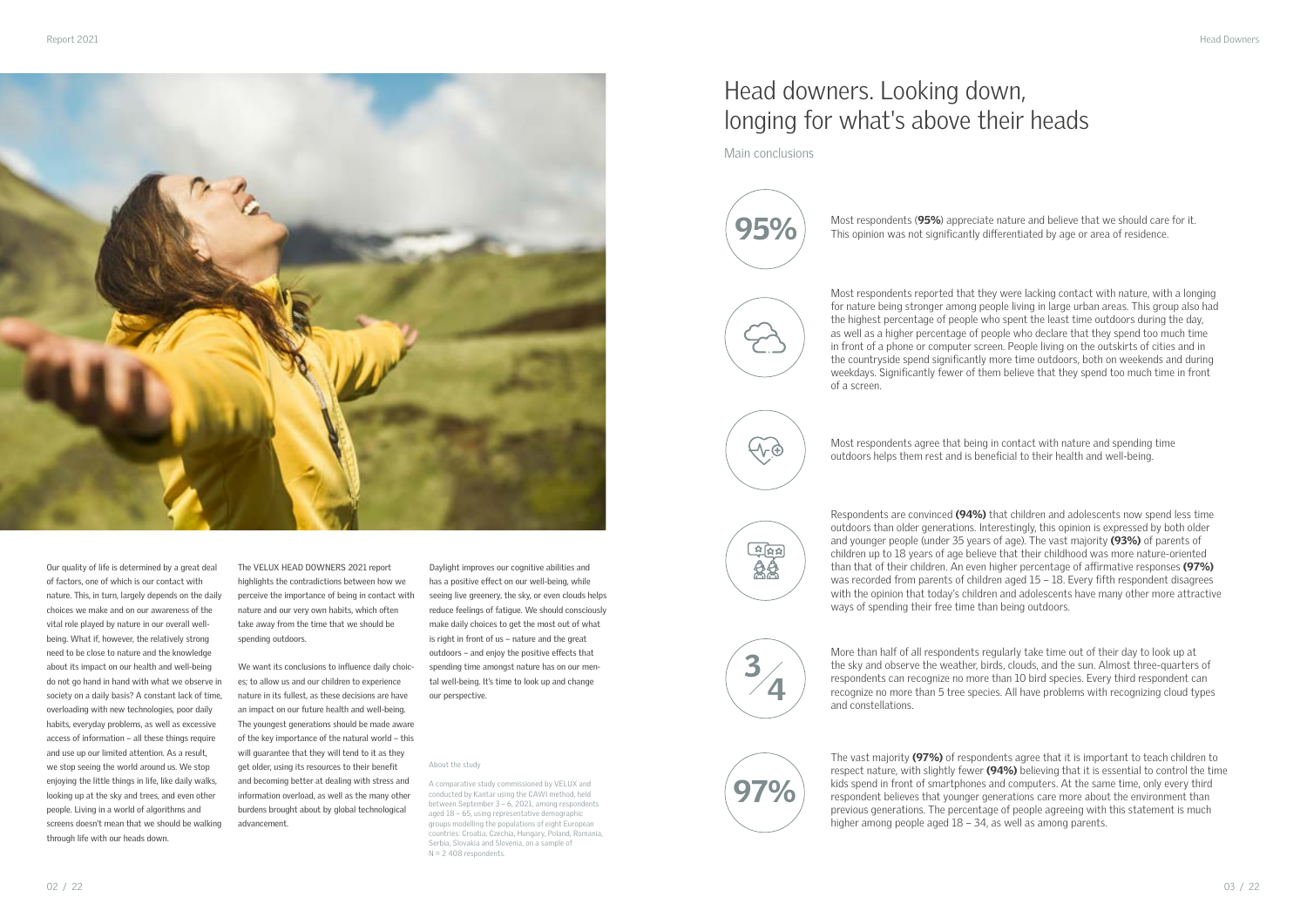### Contact with nature – important but too often neglected

## **How important is nature**, being in contact with it, and taking care of the environment in your life?

Being in touch with nature is considered crucial by most respondents across all countries. Parents of children aged 0 – 18 have a similar opinion to that of non-parents. 9 out of 10 respondents agree that spending time outdoors is a great way to recharge their batteries. Interestingly, nearly one in ten Hungarian respondents disagrees with the statement that spending time among nature promotes relaxation. People are also convinced (93%) that being close to nature is beneficial to their health. In Czechia, parents have this opinion more often than non-parents.



Percentages may not sum up to 100% because the values have been rounded.



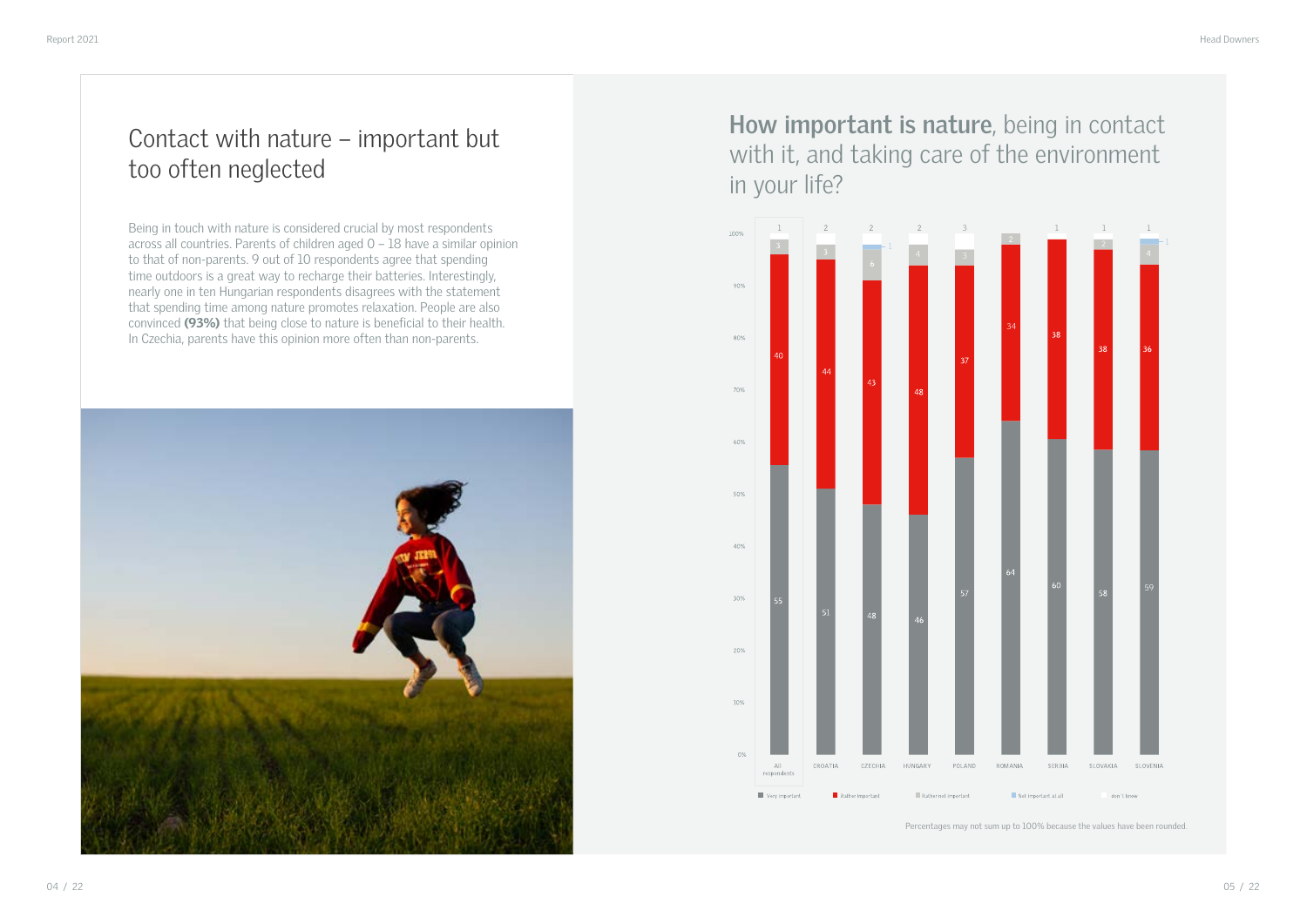# The fragmentation of social life begins with the loss of our sensitivity towards nature. By missing out on nature, we also

# lose out on our relationships with people. How much time do you spend outdoors during a normal day (e.g., work or school week)?

Poles are disgraceful record holders here, with 35% of respondents spending less than an hour outside per day.



Although we declare that we value nature, we often spend less than an hour outside every day. This was confirmed by every fourth respondent. Most of our lives pass within four walls.

Percentages may not sum up to 100% because the values have been rounded.



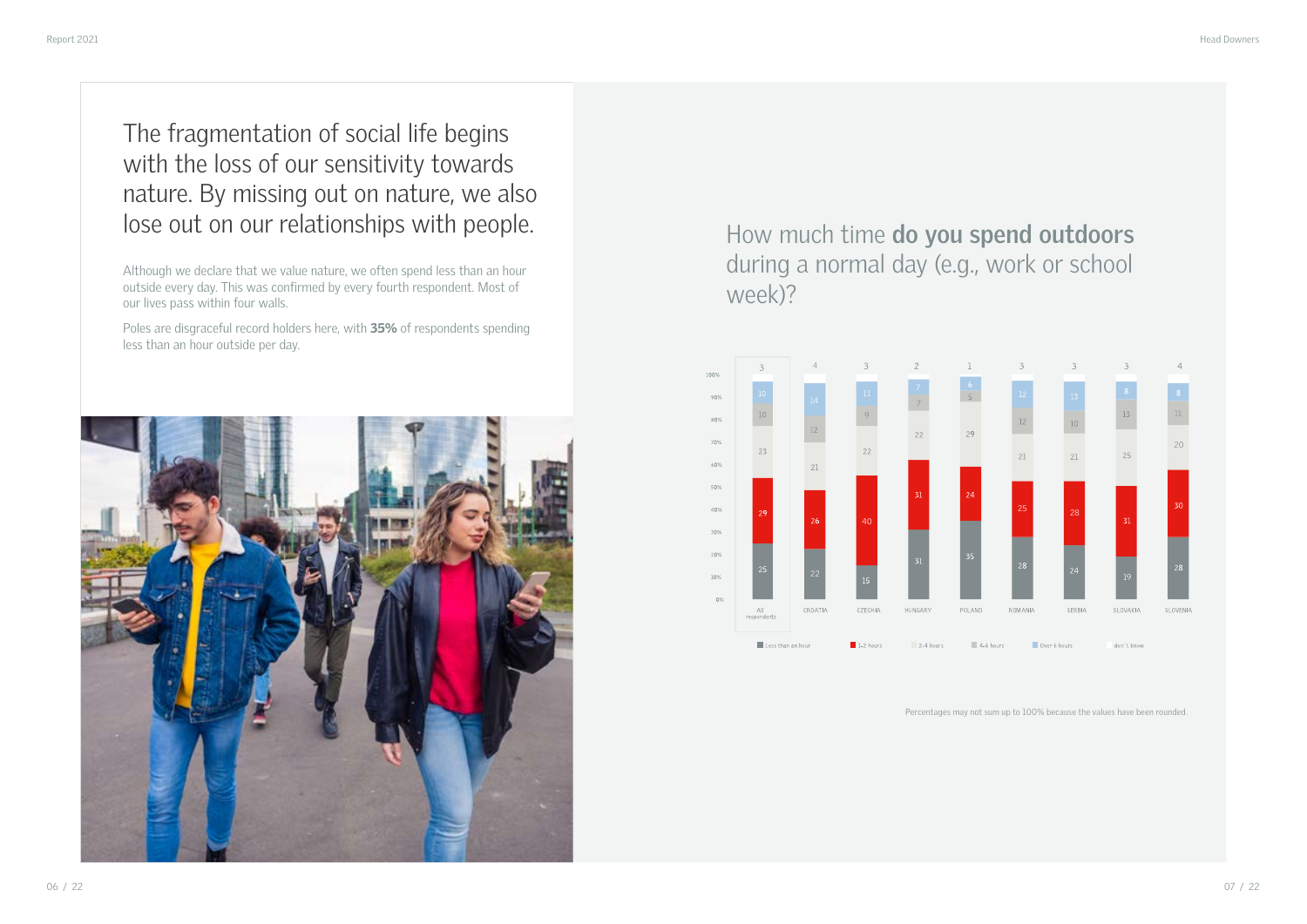



35% of Poles, 31% of Hungarians as well as every tenth Czech spend less than an hour outdoors during the week. What's more, every third respondent from Czechia, Hungary and Poland spends just 2 hours outside during their day off.

Our lives go on indoors, even on days when we are not working. Although the time we spend outdoors is longer on weekends and holidays, 6% of Serbs and 12% of Hungarians are still unable to find an hour for themselves and their families to spend outdoors.

We understand the benefits of spending time outdoors, in forests, parks, and anywhere else, but this awareness isn't enough – plenty of respondents in each country hardly ever did.

Such situations were more common among parents than other respondents. This is most evident among respondents from Serbia **(83%)**, Hungary **(82%)** and Croatia **(79%)**. The exception is Slovenia, where the least respondents **(49%)** declare that they long to be closer to nature.



Percentages may not sum up to 100% because the values have been rounded.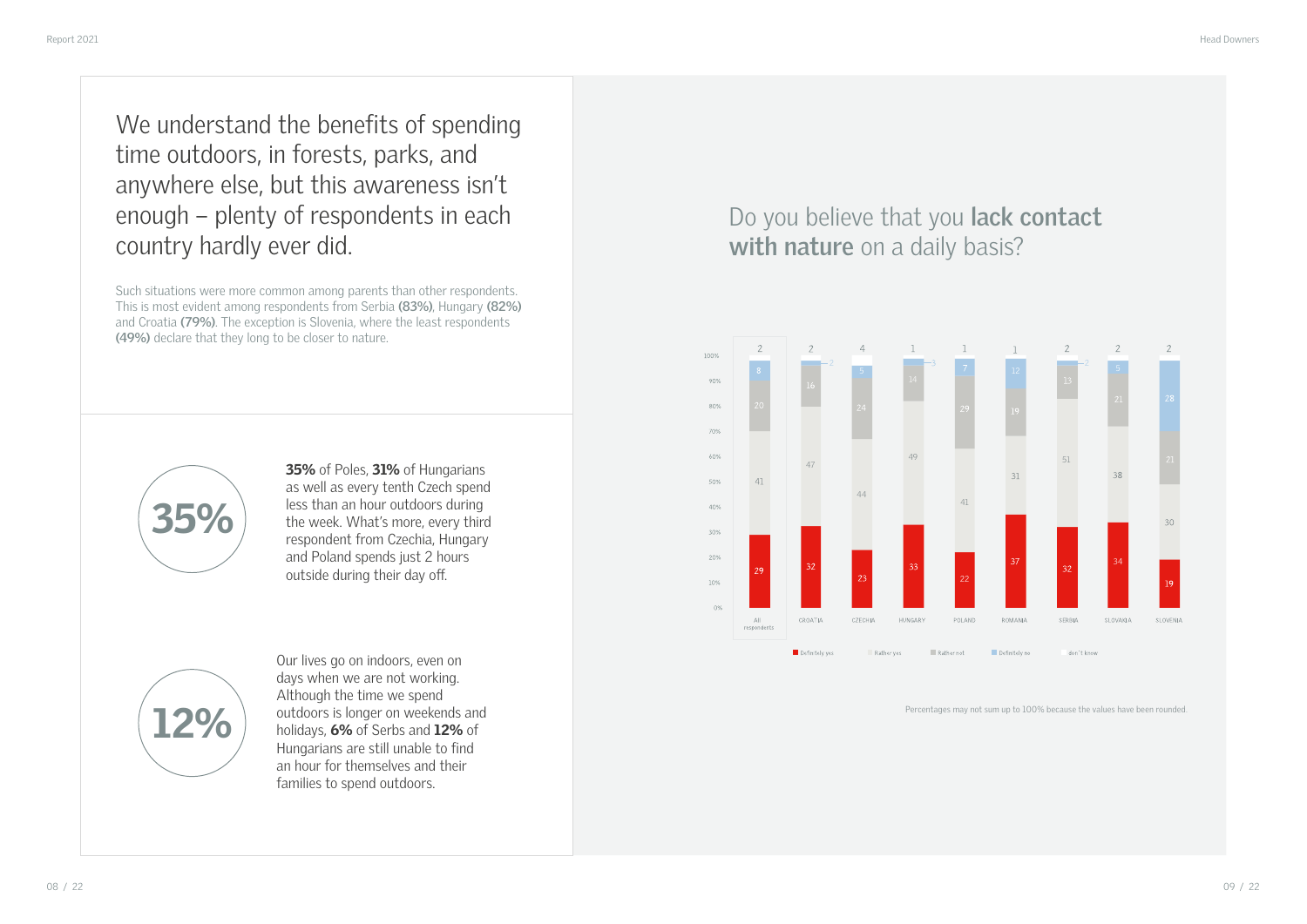#### The power of the digital screen

Constantly spending time indoors can result in a number of health complications. These lifestyle changes are so substantial that we even have a special name for cervicothoracic spine degeneration caused by spending too much time with our heads facing a screen, one of the most dynamic diseases of our modern-day civilization: "Head Down / Dropped Head Syndrome", or simply "Text Neck".

#### Research has shown that some of us spend nearly 5,000 hours a year staring at screens: phones, laptops, TVs, gaming devices, and e-book readers. This means that the average adult spends 34 years of their

"Text Neck" is believed to be caused by our own bad posture which results from constantly tilting our heads as we scroll through the screens on our phones and other devices, such as laptops and tablets. By doing so, we're changing the natural curvature of our spine, potentially leading to long-term damage and muscle pain in our backs, necks, shoulders, and even in our lower back. $^1$  "Dropped Head Syndrome" affects everybody, from adults to teenagers and even young children.





life staring at a screen.<sup>2</sup>



Are we aware that this is also happening to us? Responses indicate that yes, we are aware of our own bad posture, but unfortunately, we aren't doing much about it. 70% of respondents agree that they spend too much time in front of their phone, computer, or TV. This percentage is higher among younger people (75% among respondents aged 18 – 34), as well as those living in large urban areas (78%). Romanians (80%), Croats (73%), Poles (73%) and Serbs (74%) declared that they logged the most screen time. The smallest screen time was reported by neighbouring Czechs (62%) and Slovaks (60%).

The term "text neck" was first used by Doctor Kenneth Hansraj, an American neurologist.



1 https://www.primalpictures.com/blogs/text-neck-anatomy-modern-spine-condition/; https://aip.scitation.org/doi/abs/10.1063/5.0036429 2 https://www.independent.co.uk/life-style/fashion/news/screen-time-average-lifetime-years-phone-laptop-tv-a9508751.html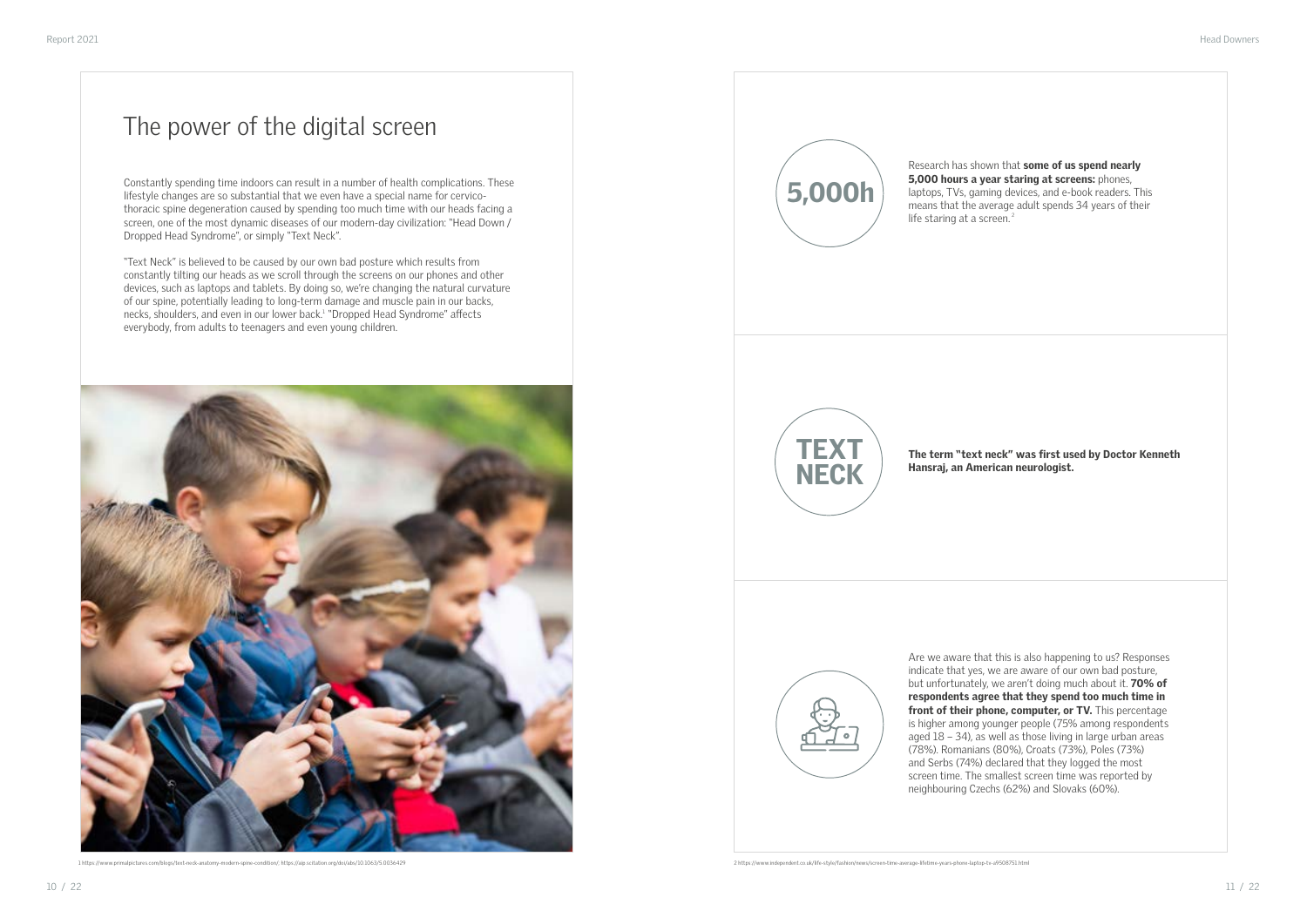

Our perspective is as limited as our access to daylight. Even the brightest artificial lighting is no substitute for natural daylight. Scientific research has shown that there's a link between a lack of daylight and various physical and mental problems. Experts estimate that 15% of the world's population suffers from varying levels of SAD (Seasonal Affective Disorder or Winter Depression), a trend that is more prevalent as latitude increases.<sup>3</sup> However, it is known that light therapy and daylight exposure above 1 000 lux can act as a cure here.<sup>4</sup> In our region, contact with natural light should be prescribed by doctors as a remedy to combat certain lifestyle diseases.



#### I spend **too much time in front of my computer**, phone, or TV screen.\*

Is limiting screen time the answer?

94% of respondents believe that they should limit the time their children spend in front of screens. This opinion didn't vary much between respondents who have or do not have children, and neither did it between nationality, although Poles and Romanians were the most partial to this statement (71% and 72% respectively answered "definitely yes"), with Czechs supporting it the least. Interestingly, the percentage of people who want to control children's' screen time is lower among people who did not consider contact with nature to be important (80%).

\*To what extent do you agree or disagree with the following statement? I spend too much time in front of my computer, phone or TV screen. Percentages may not sum up to 100% because the values have been rounded.

3 https://www.velux.com/indoorgeneration/daylight-is-a-necessity-not-a-luxury 4 https://greenbuildingencyclopaedia.uk/wp-content/uploads/2018/06/a-guide-to-designing-healthy-homes-20180305.pdf



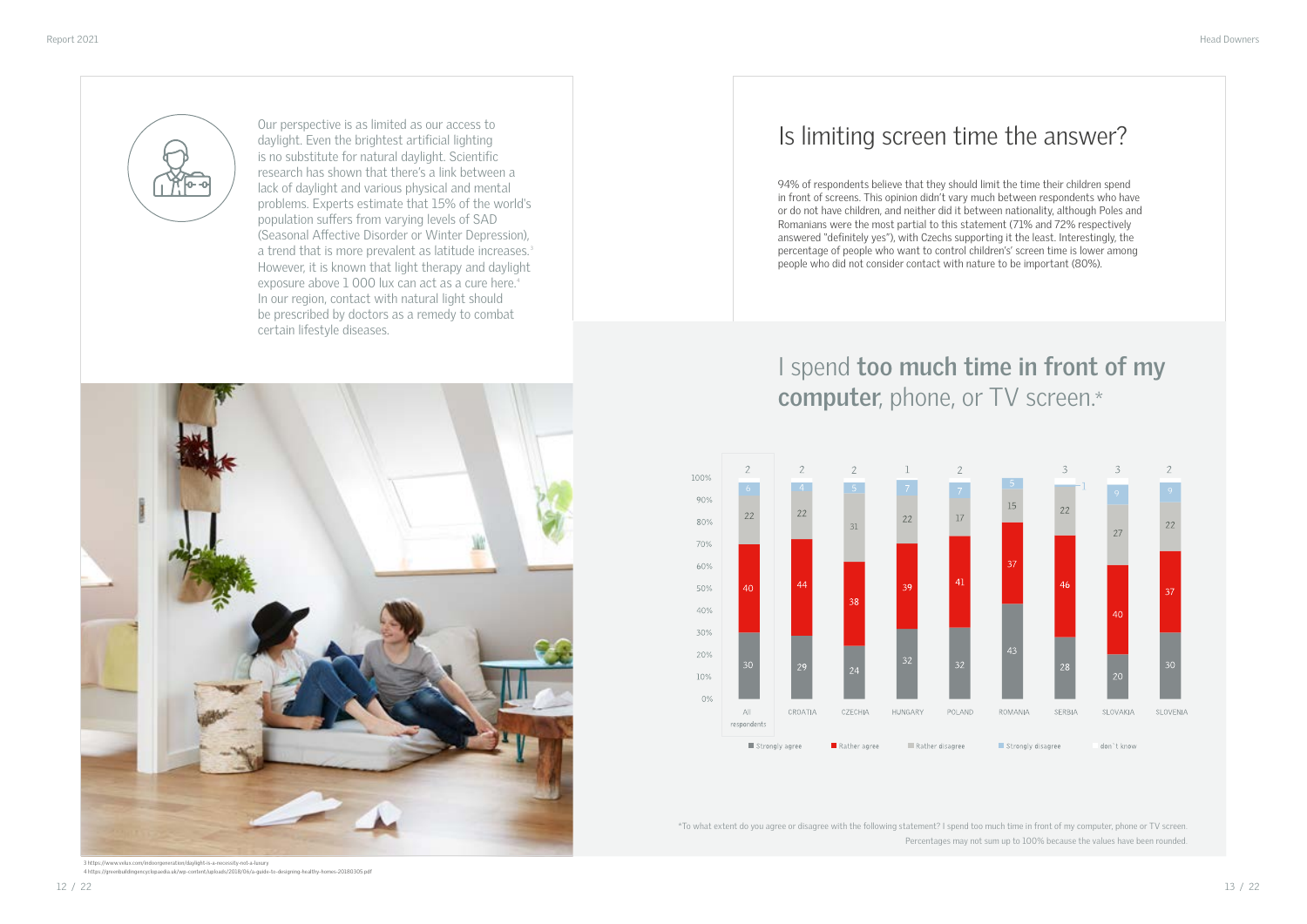

The time that children and youth spend in front of screens (e.g. computers, mobile phones, or TV sets) should be controlled.\*

### Nowadays, there are many **other activities that are more** attractive for children and teenagers than spending time outside.\*

Childhood in a digital world

## The virtual backyard

**Nowadays, children seem to be keener on choosing to play with their friends virtually and online instead of in the backyard. Moreover, the widespread addiction of children and adolescents to technology is regarded as a serious problem (with over 90% of respondents agreeing with this statement), and almost all respondents agreeing that young people today spend less time outdoors than previous generations.**

\*To what extent do you agree or disagree with the following statement? The time that children and youth spend in front of screens (e.g. computers, mobile phones, or TVs) should be controlled.<br>The time that children and youth spend in front of screens (e.g. computers, mobile phones, or TVs) sh

Regardless of nationality, over 90% of all respondents agreed that children should be taught to respect and care for the environment. However, this issue is all but simple. Today, many other activities are much more attractive to children and adolescents than those that can be done outdoors. That's how most respondents see things, including as many of 88% of Czechs and Hungarians.

that are more attractive for children and teenagers than spending time outside.

Percentages may not sum up to 100% because the values have been rounded. Percentages may not sum up to 100% because the values have been rounded.





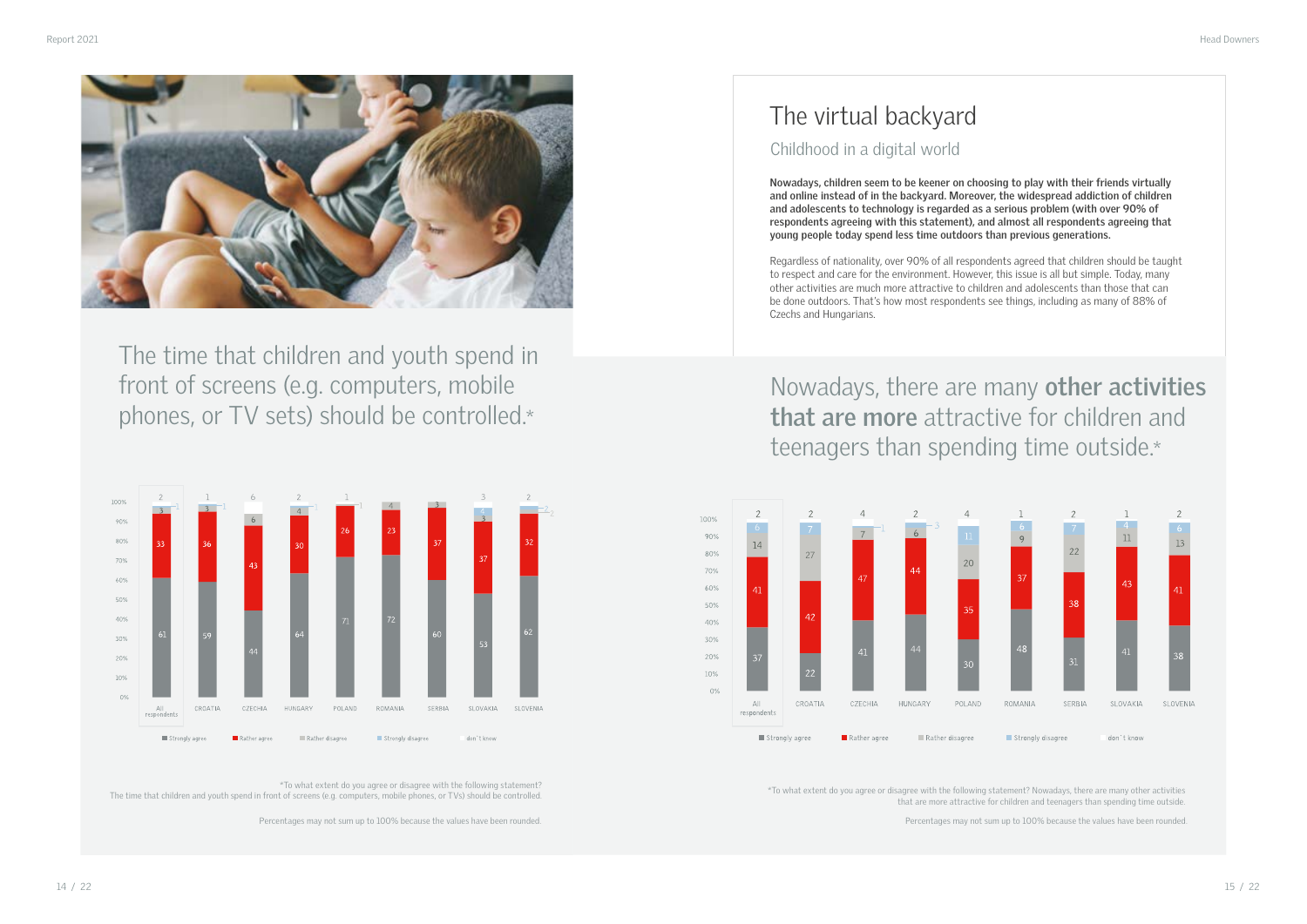

#### Children and adolescents **spend less time outside** than previous generations.\*



#### What are the children losing?

Nine out of ten respondents in all surveyed countries agree that today's younger generations spend less time outdoors than older generations (94%).

72% of Poles strongly agree with this statement. Also, the vast majority (over 90%) of surveyed parents are convinced that their childhood was more nature-oriented than that of their children. This result is lower for parents in Czechia (60%).

#### What are children losing out on?

There is a lot of scientific research that helps understand exactly what children are being deprived of when they are lose their touch with nature. Its collective conclusions led Richard Louv, author of The Last Child of the Forest, to come up with the term "nature deficit syndrome."

Vitamin D deficiency, the exacerbation of symptoms of disorders such as attention deficit hyperactivity disorder (ADHD), and decreased motivation are the main manifestations observed by Louv in "nature-deficit" children.

An important study from 2008 by Susanna Huh and Catherine Gordon found a clear link between the reduction of time spent outdoors and the rapidly growing proportion of children suffering from vitamin D deficiency. $^{\mathrm{\tiny{5}}}$  This vitamin, produced by the human body through exposure to sunlight, is essential for bone and tooth health, also helping prevent certain diseases. including Type 1 diabetes. As Louv writes: "Time spent in contact with nature is not the same as time for recreation; it is a vital investment in the health of our children (and ours, by the way)." 6

> \*To what extent do you agree or disagree with the following statement? Children and teens seem to care more about nature and the environment than previous generations. Percentages may not sum up to 100% because the values have been rounded.



5 https://www.researchgate.net/publication/5675275\_Vitamin\_D\_Deficiency\_in\_Children\_and\_Adolescents\_Epidemiology\_Impact\_and\_Treatment 6 https://grist.org/article/schalit/

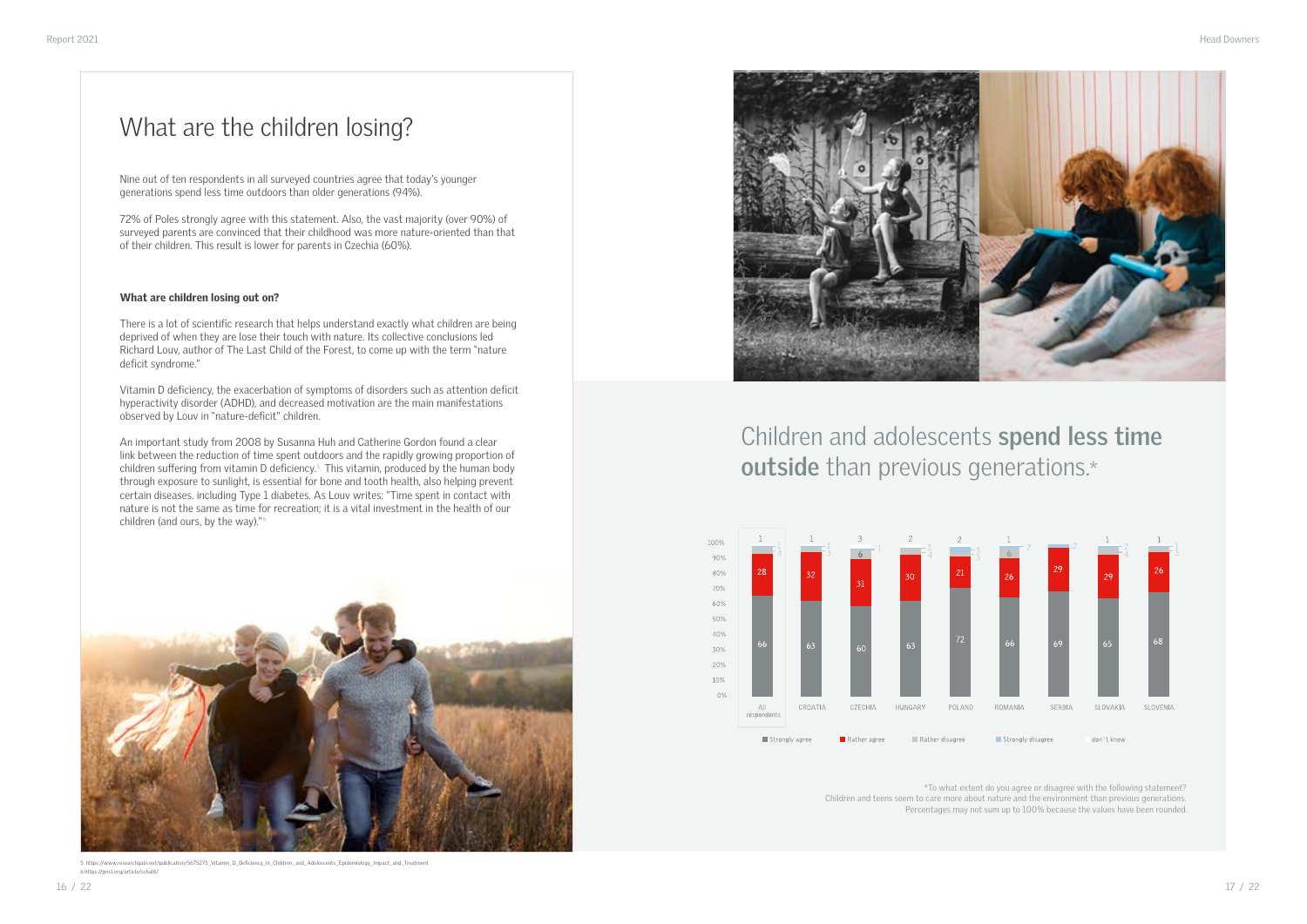#### Look up, you'll notice new things

Staring at a screen and losing our touch with nature impacts our ability to build relationships with other people. But when we look up, away from our digital worlds and out into the world the surrounds us, we notice new things and make more of our own observations. We become more open – not just to the outdoors, but to other people too.



40%





95%

Losing contact with nature and spending most of our time in front of a screen has a negative impact on our ability to build and maintain relationships. **90% of respondents believe that relationships between people have become shallower over the years, also agreeing that civilizational advancement has separated man from nature.** Difficulties in building relationships are most often indicated by Romanians (66%). Of all countries in our survey, Czechia seemed least impacted (44%). In this case, the Czechs are very different from the Slovaks (57%).

Will our children notice that there are no Siskins in the tree in front of their house? We highly doubt it. Out of the 10,000 bird species in the world, **40% of adult respondents know only 5 or fewer. Every tenth respondent from Croatia, Czechia and Slovenia can recognize only 1 or 2 species of birds.** Out of all 60,000 tree species in the world, most respondents can only recall 6 to 10 species. Almost 40% of respondents from Croatia, Hungary and Romania can only recognize up to 5 different types of trees.

**We no longer observe and take note of what is happening outside. Most of us cannot even name the trees and birds that are outside our windows. Half of all survey respondents cannot remember the last time they looked up at the sky.** It seems we're spending out lives with our eyes pointed at our feet. 51% of Czechs say they didn't take time out of their day to simply look up at the sky in the past week. Similar answers came from respondents in Poland and Slovenia (46% in each). Meanwhile, simple activities like taking a walk or looking up at the sky bring us closer to the natural world.

Most respondents cannot distinguish between cloud types, with levels of knowledge varying from country to country. Romanians and Hungarians know them best, and Slovaks and Czechs the least. **Almost 80% of Czechs and 73% of Slovaks do not know any cloud types.** It is much more difficult for them to predict a possible change in the weather and prepare for it without relying on their weather apps and forecasts.

**95% of all respondents agree that people must change their behaviour and their attitude towards nature to save the world from a climate disaster.** We must change ourselves and our habits, but we must also change the way we educate younger generations. 37% of all inhabitants of the European Union indicated the extinction of species and the extinction of natural ecosystems to be the most important environmental challenges.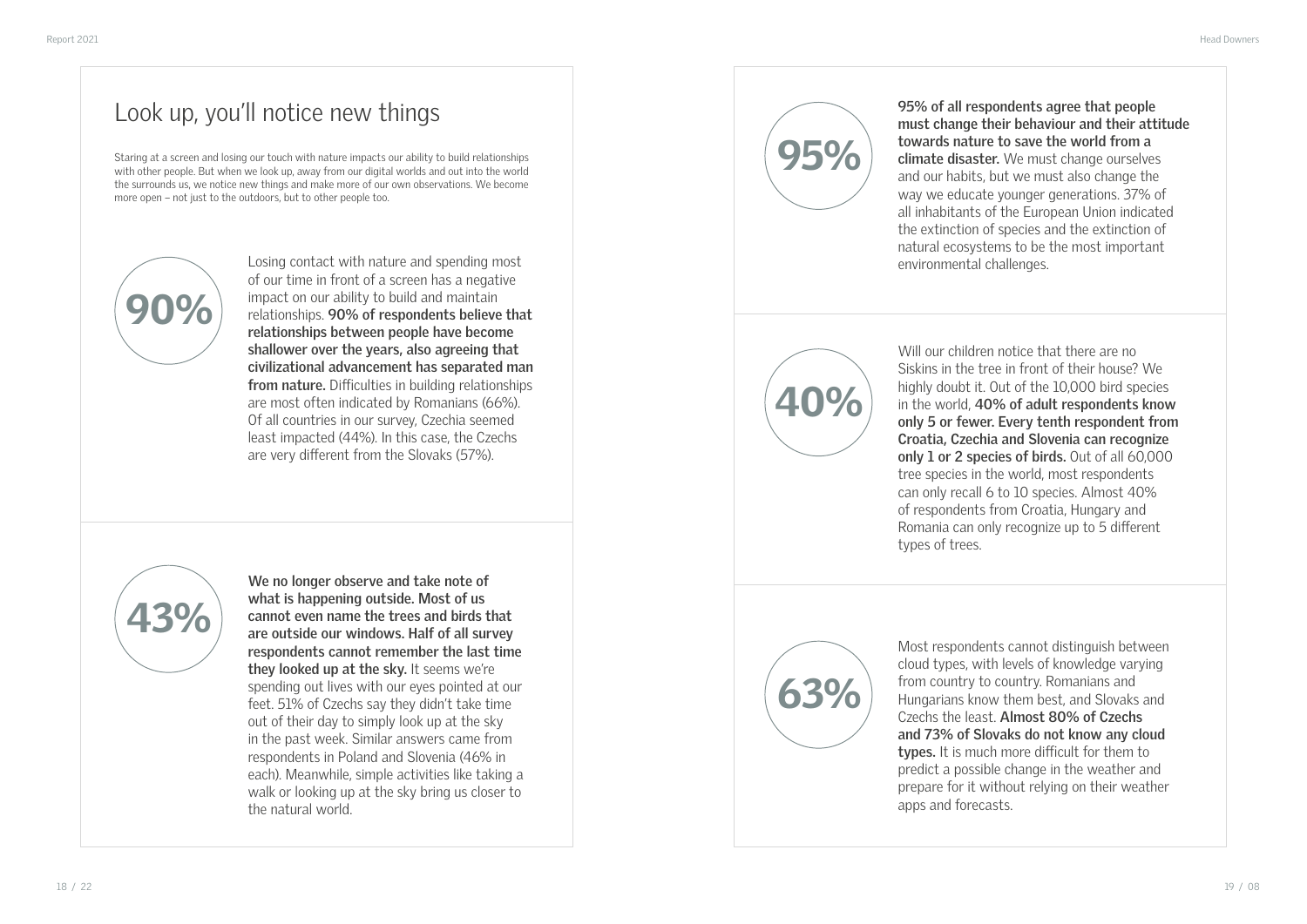#### How to teach children to respect nature?

This study has shown that parents believe that children spend less time outdoors than previous generations did. They admit that their childhood was more nature-oriented. Today's children and teens seem to get involved in pro-environmental activities, but most respondents (55%), especially the older ones (61% in the group of respondents over 50 age) disagree that children and youth care more about nature than previous generations. The vast majority of respondents (97%) are convinced that children should be taught to respect nature.





Take notice of the birds nesting in a nearby tree, relax for a few minutes by observing the clouds overhead, open a window and take a deep breath or go for a stroll in the park.

All these options are at your fingertips. Sometimes, minor changes have major impact. We should make changes to our daily routine and lifestyle to be able spend more time in nature. However living our lives in health and happiness starts where we spend most of our time at home. Our environment should contribute to our wellbeing, living without daylight and fresh air affects our health and wellbeing.

**Head up, change your perspective**